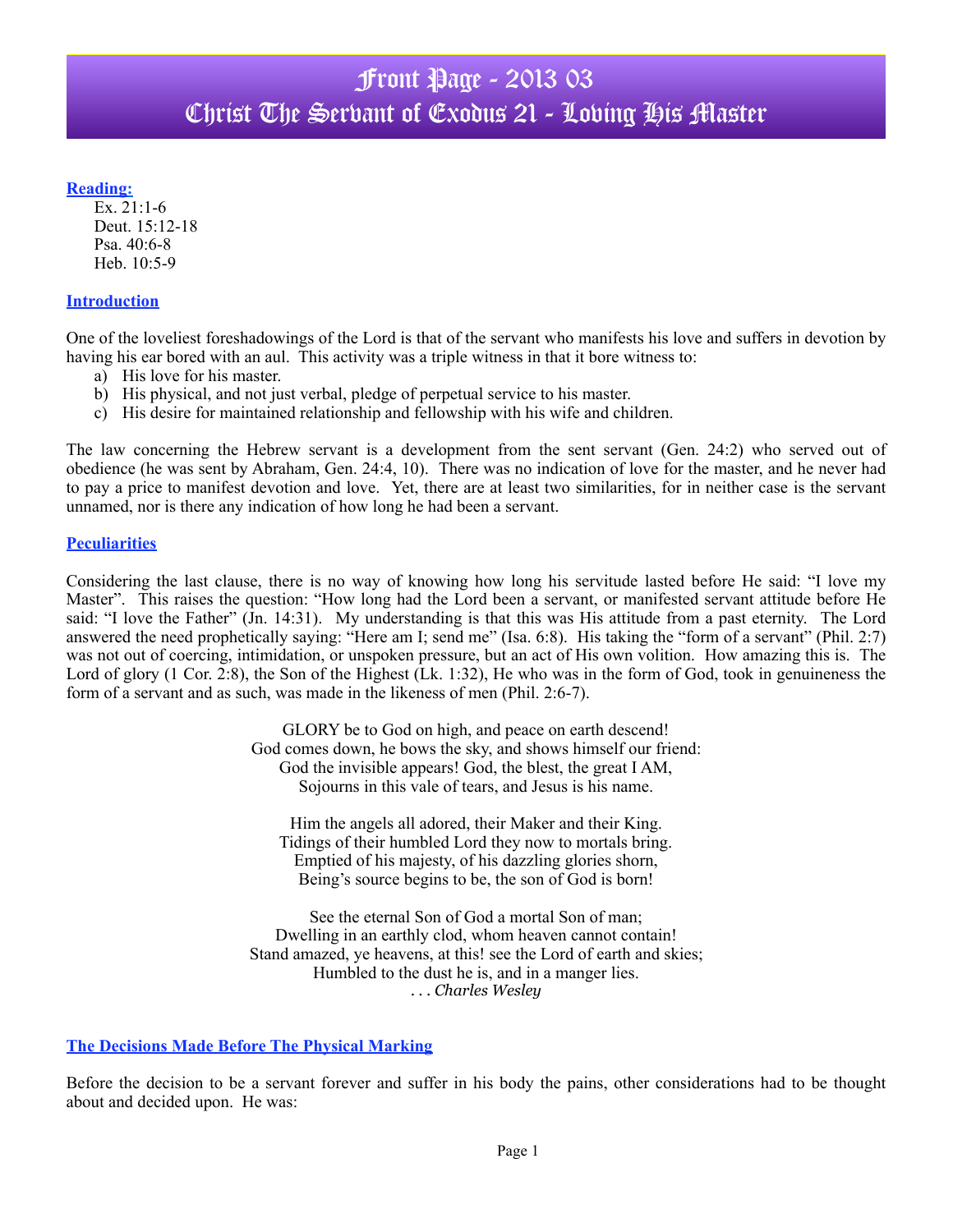- a) Entering a pathway He had never known before. With the physical vow once taken, there was no turning back irrespective of what was asked of him. What a picture of our Lord. That lovely man "learned He obedience by the things which He suffered" (Heb. 5:8).
	- i) For the first time He was going to learn what it was not only to be rejected, but to be utterly hated. (Jn. 1:11; 15:25)
	- ii) Instead of adoration He learned what it was to be spitefully envied. (Matt. 27:18)
	- iii) He who had known the sphere of joy was going to learn what it meant to be the man of sorrows. (Isa. 53:3)
	- iv) His name, instead of exultation, would be the song of the drunkards. (Psa. 69:2)
	- v) He would learn what it was to be tempted. (Matt. 4:1-10)
	- vi) He would learn what it was to live amongst humanity in a family context. (Matt. 12:46)
	- vii) He would learn what it was to be constantly under the gaze of criticizing and critiquing eyes. (Mk. 3:2)
	- viii) He would learn what it was to be hungry (Matt. 21:18), thirsty (Jn. 19:28), and weary (Jn. 4:6).
	- ix) He would learn what it was to pray. (Matt. 26:42)
	- x) He would know what it is to weep and to do so with strong crying and tears. (Jn. 11:35; Heb. 5:7)
	- xi) He would know what it is to have the heavens silent and no one to turn to on earth for comfort. (Psa. 69:20)
	- xii) He would learn what it was to endure humiliation and shame. (Heb. 12:1-2)
	- xiii) He would know what it is to enter into death and rise again. (Lk. 23:46; Acts 4:10)
	- xiv) He would learn what it was to trust in God for the provision of the needs of others. (Jn. 6:5, 11-13)
	- xv) He would know what it is to silence the fault seeking Pharisees and associates. (Mk. 12:14; Matt. 17:24-26)

Before He ever left the heights of bliss and joy, He knew in its fulness the darkness of the path that lay before Him, and yet He came. Well, may we sing:

> Oh twas love, was wondrous love, the love of Christ to me It brought my Saviour from above, to die on Calvary.

It was a lonely path he trod, from every human soul apart Known only to Himself and God, was all the grief that filled His heart Yet from the track He turned not back, Till where I lay in want and shame, He found me—Blessed be His name!

- b) Furthermore, He was going to endure sufferings which he never knew before, nor would he know again. In other words, there was a willingness to suffer "once for all". Reviewing, we read: "Christ also hath once suffered for sins" (1 Pet. 3:18); "He died unto sin once" (Rom. 6:10); "Who needed not daily . . . to offer up sacrifice . . . for this He did once" (Heb. 7:27); "Christ was once offered to bear the sins of many" (Heb. 9:28); "We are sanctified through the offering of the body of Jesus Christ once for all" (Heb. 10:10). Such was the sufficiency of the work of Christ that it never needs repeating or renewing. The sacrifices of an ancient day which were repeated every morning and evening (Ex. 29:39); the Sabbaths, every new moon; and the set feasts (1 Chron. 23:31) every year (Heb. 10:1), yet they could never take away sin nor cleanse the conscience. How true are the words of the wise man: "I know that, whatsoever God doeth, it shall be for ever: nothing can be put to it, nor anything taken from it" (Ecc. 3:14).
- c) It was a decision He made of His own volition. "God loveth a cheerful giver" (2 Cor. 9:7), and never desires that which is begrudged to Him. He said: "I came down from Heaven, not to do mine own will, but the will of Him that sent me" (Jn. 6:38). He did not say: "I was asked to come down". It was a voluntary act.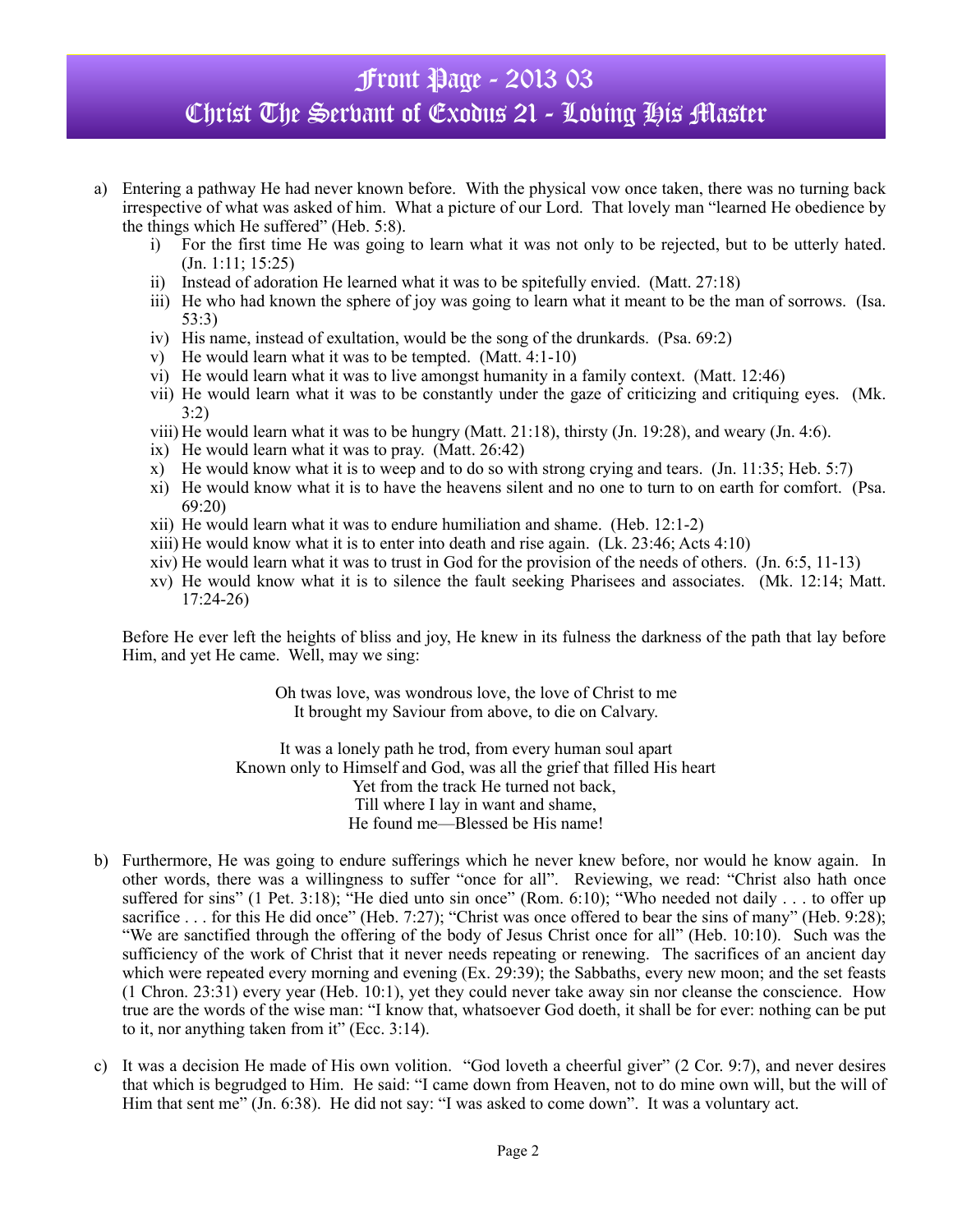### **Some Of The Truths Reflected In This Concerning Our Lord**

It would seem that when brought before the judges, the man would make his confession of love. Thus, there are the words of love, followed by the wounding of love, and finally the wounds of love.

- a) The words of love:
	- (i) The expression: "Shall plainly say" (Ex. 21:5) only occurs here in the scriptures, a fact which requires us take note of it. The emphasis is on the word "plainly" (Hebrew "amar") which is used in a variety of contexts. However, the first occurrences are when it is recorded: "And God said" (Gen. 1:3, 6, 9, 11, 14, 20, 24, 26, 28, 29) where God is speaking with authority. Being so connected, it indicated the man spoke with resolution and a determined mindset, which brings to our thoughts the ram in it's undeterred movements.
	- ii) What He said:
		- 1. I am aware that it is often said that the man said: "I love my master, I love my wife, I love my children". There can be no doubt that he did love them, but the scriptures do not say he said such. What he did say was: "I love my master, my wife, and my children; I will not go out free."
		- 2. The priority of his expression. It seems to me that we often think about the sacrifice of the lord and what we have obtained because of it. However, there is a higher level, the sacrifice of the Lord was for God. This passage clearly states that Calvary was an act of love for the Father.
- b) The wounding of love:
	- i) First I want to make it clear that I do not agree with striving for emotionalism by speaking of the "blood that flowed from His back"; or the "tortured suffering when they hammered the nails into his hands"; or "the drops of His blood trickling down his face and falling to the ground". These are, to my mind fleshy, for the fact is God speaks nothing about them but leaves them stark. This is a theme too sacred for emotionalism such as was had with the film: "The Passion of the Christ". Seeking to stay within the boundaries of the scripture, the sufferings of the Lord are in two categories:
		- 1. Those which He suffered as He "learned obedience", that is, learnt the cost of obedience (Heb. 5:8; 2:10), none of which were for salvation but for Him to be fitted as our Great High Priest.
		- 2. The other category is the "soul" sufferings of the Lord when in the hours of darkness He suffered for sins to be our Saviour. (Isa. 53:10)
	- ii) In Isaiah 53 there are several words used for the physical sufferings of the Lord. A point must be recognized. The scriptures will not allow us to read Calvary into the words: "He hath borne our griefs and carried our sorrows" (Isa. 53:4). If we read Matthew carefully we observe that when he speaks of a matter being fulfilled, he means fulfilled, it has no further significances. Within the context of physical healing Matthew writes: "That it might be fulfilled, which was spoken by Esaias the prophet, saying, Himself took our infirmities, and bare our sicknesses" (Matt. 8:17). We cannot apply this to the cross, which is a fact many saints do and think believers ought not to have sickness now because Christ bore them on the cross. The Lord did not bear our sicknesses at Calvary. On these things we must be very careful. Peter takes up another clause: "With His stripes we are healed" (Isa. 53:5), and that applies to His work in the hours of darkness.
	- iii) The medical world has subdivided wounds into six categories, of which at least four are related to the wounds of the Lord.